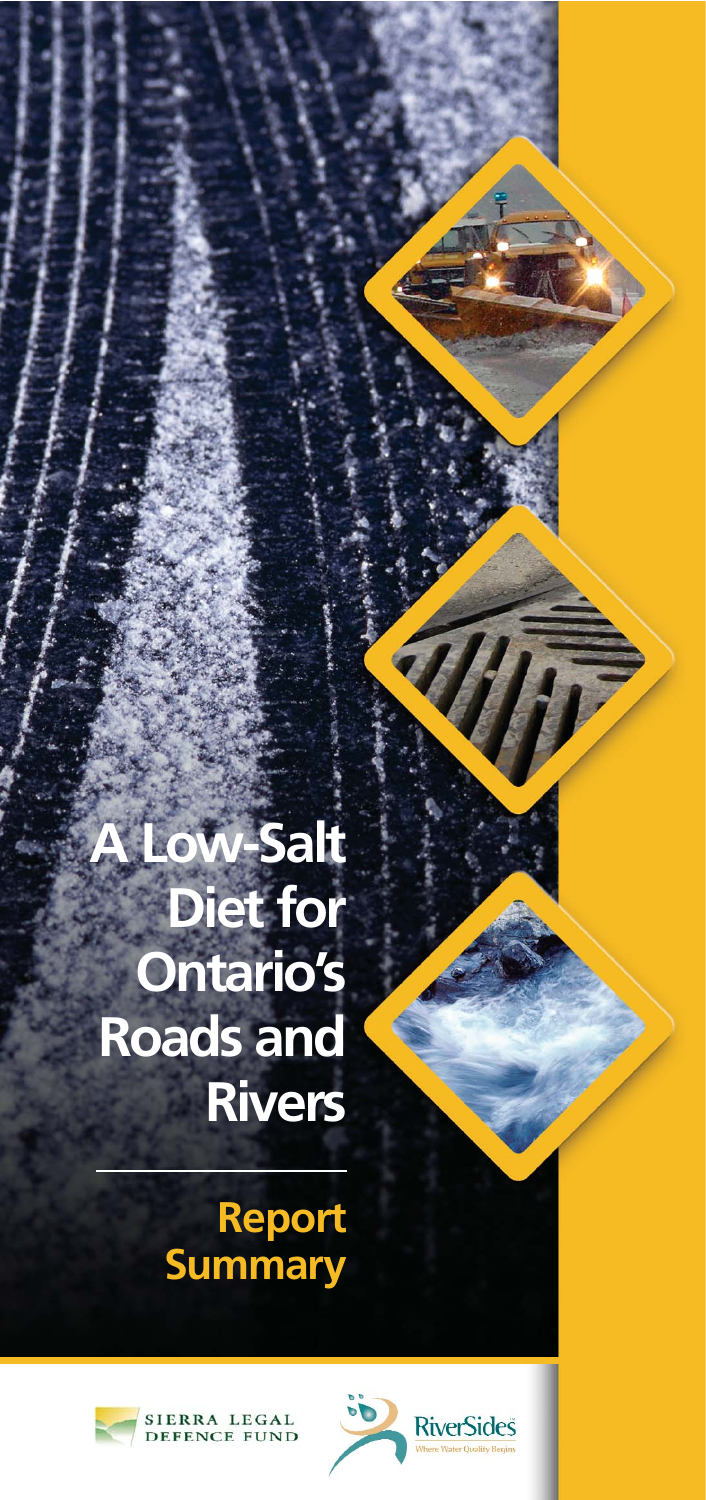

Photo: City of Toronto

## **A Low-Salt Diet for Ontario's Roads and Rivers**

## **Report Summary**

**February 2006**

RiverSides Stewardship Alliance and Sierra Legal Defence Fund would like to thank the Joyce Foundation (*www.joycefdn.org*) for its generous support of this project. This report was researched and written by Jennifer Hounsell, Kevin Mercer and Dr. Anastasia Lintner. The full report is available for download at *www.riversides.org* or *www.sierralegal.org*.

Copyright 2006 RiverSides Stewardship Alliance and Sierra Legal Defence Fund. With appropriate credit to the copyright holders, this publication may be quoted at any length, and its data reproduced.

ISBN 0-9780145-1-0



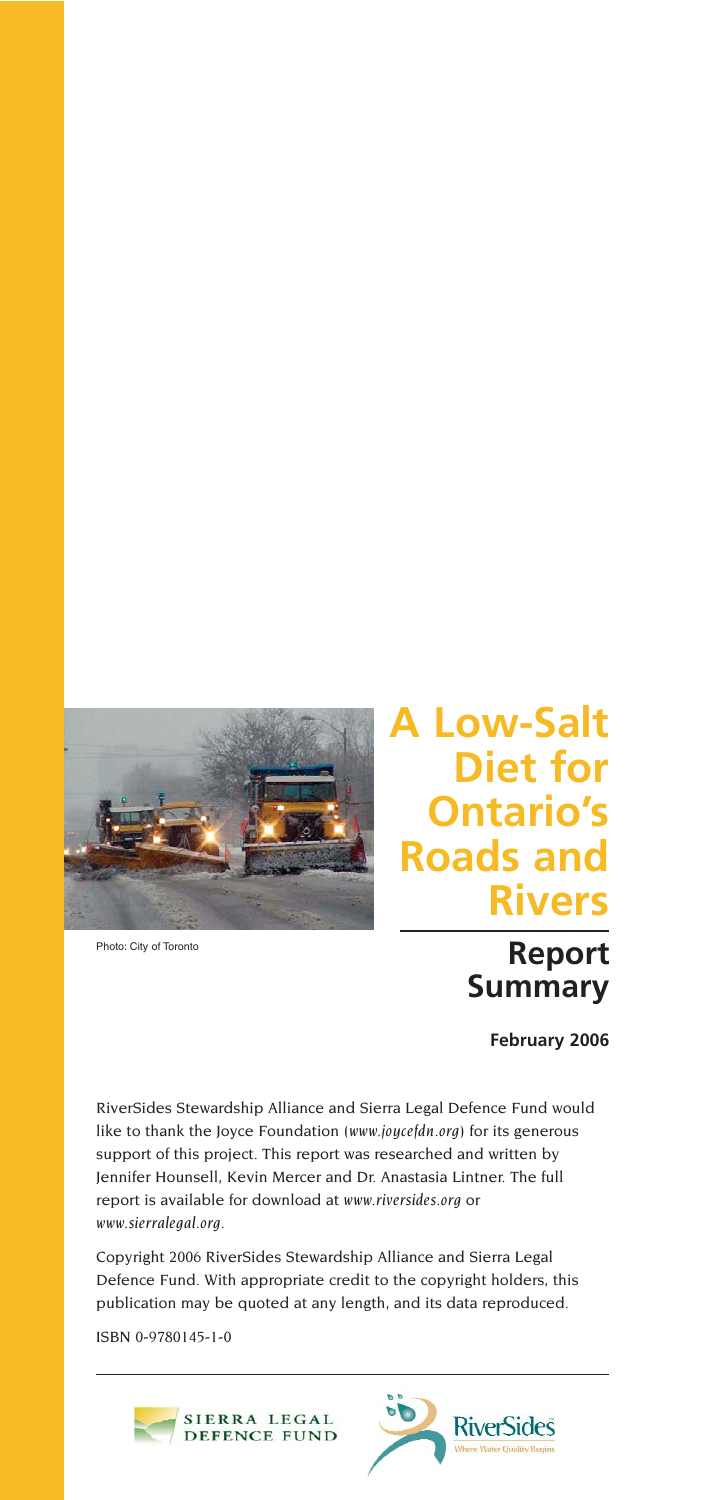### **Introduction**

*A Low-Salt Diet for Ontario's Roads and Rivers* highlights current regulatory inconsistencies with respect to the use of road salts for winter road maintenance in Ontario. Road salts have been determined to be an environmentally toxic substance under the *Canadian Environmental Protection Act, 1999* (CEPA). Despite the finding that road salts are environmentally toxic, there are no mandatory requirements for managing road salts storage, application or snow disposal in Ontario.

Of fundamental concern is Ontario's Regulation 339, which exempts road authorities' use of substances that are considered environmentally harmful from the provincial *Environmental Protection Act.* This exemption prevents the Ontario Ministry of the Environment (MOE) from issuing Certificates of Approval with conditions for road salts storage, application and snow disposal. The MOE is also prevented from issuing pollution prevention and abatement orders relating to excessive road salts application.

This report will be used to educate governments and the public about the regulatory inconsistencies that currently exist and offers some recommendations for regulatory reform. Our recommendations are aimed at improving the protection of freshwater ecosystems and drinking water sources, thus achieving a more appropriate balance between ecosystem protection and winter road maintenance. Polling indicates there is strong public support for reforming Ontario's ecosystem protection laws with respect to road salts management.

*A Low-Salt Diet for Ontario's Roads and Rivers* provides an overview of road salts use in Canada, the current state of regulation and policy, the ecosystem, socio-economic and health implications, and alternative substances for winter road maintenance, all with the intention of informing the debate concerning our over-reliance on road salts. While voluntary road salts management programs exist and legal remedies can be used to redress the harm caused by road salts, there is currently no comprehensive road salts management regime to provide an appropriate balance between ecosystem protection and winter road maintenance in the public interest.

This report forms the basis of an Application for Review under Ontario's *Environmental Bill of Rights, 1993.* This Application will request that Regulation 339 be immediately revoked and, in its place, a phased-in road salts management regime under the *Environmental Protection Act* be implemented. Recommendations are also offered regarding Bill 43 (the proposed *Clean Water Act*), and mandatory reductions in speed limits during winter conditions and mandatory requirements for snow tires under the *Highway Traffic Act*, all of which support a new road salts management regime.

Finally, *A Low-Salt Diet for Ontario's Roads and Rivers* offers specific recommendations to the federal government that will provide national and international support for mandatory regulation of road salts across Canada, and specifically within the Great Lakes Ecosystem Basin.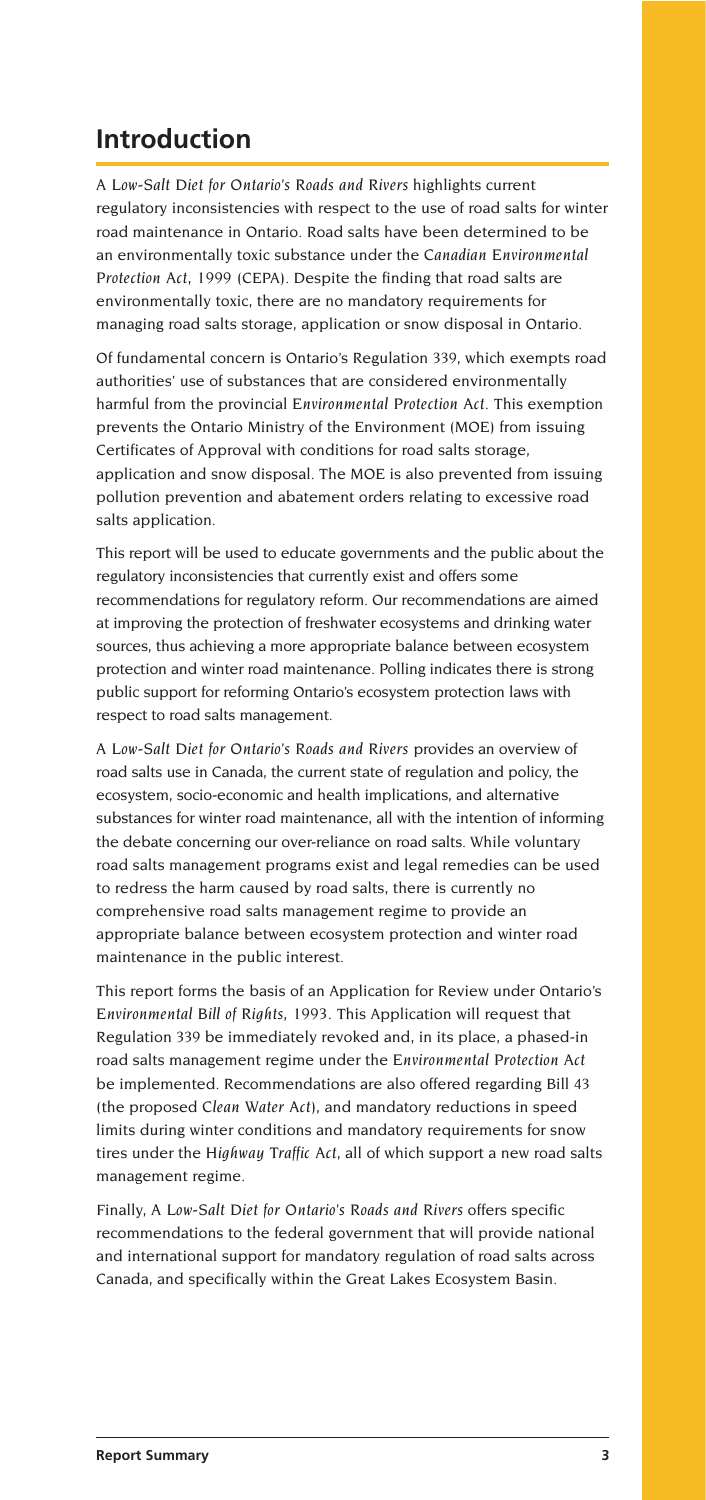This report is a summary document. For complete details and references please refer to *A Low-Salt Diet for Ontario's Roads and Rivers* (RiverSides and Sierra Legal, 2006), available on CD or at *www.riversides.org* or *www.sierralegal.org*.

### **Road Salts Use in Canada**

The term "road salts" generally refers to the four common chloride salts used as deicers in Canada: sodium chloride (NaCl), calcium chloride (CaCl), magnesium chloride (MgCl) and potassium chloride (KCl), along with an anti-clumping agent, ferrocyanide salt.

Road salts work by lowering the freezing point of water. When snow or ice accumulates it forms a bond with the surface of a roadway or sidewalk. Road salts dissolve in the available water in snow or ice to form brine. The brine breaks the bond of ice or snow to the surface of the roadway by lowering the freezing temperature.

Road salts came into common use in the 1940s as a melting agent for removing ice and snow. Driven by growing urbanization and increasing density of road networks, as well as changes in service levels requiring more "bare pavement" policies on roadways, total road salts usage and application rates have been on the rise in Canada since the 1970s.

The federal government has estimated that almost 5 million tonnes of road salts were used on Canadian roadways in 1997/98—approximately 165 kilograms of road salts per Canadian. Since that time, the total amount of road salts used has continued to rise, with an estimated 6.8 million tonnes of road salts sold for highway deicing in Canada in 2003.

Sodium chloride is by far the most predominant road salt in use, with more than 4.7 million tonnes used in 1997/98. Quantities of the other types of road salts used during that period included 107,992 tonnes of calcium chloride, more than 25,000 tonnes of magnesium chloride and 2000 tonnes of potassium chloride.

## **Current Regulation and Policy**

Within Ontario, ecosystem protection is controlled through various legislations, statutes, regulations, municipal by-laws, and government policies. At present, the use and storage of road salts and snow disposal are not directly controlled through any specific statute or by-law. And, although there are several pieces of legislation that deal with protecting ecosystems and water quality, there are currently no provincial or federal regulations that govern road salts use or road salts concentrations in the ecosystem. Furthermore, although some statutory and common law remedies can be used to prevent or compensate for harm associated with road salts, there is no comprehensive road salts management regime that provides an appropriate balance between winter road maintenance and ecosystem protection in the public interest.

#### **Ontario's Environmental Protection Act**

The *Environmental Protection Act* (EPA)—Classes of Contaminants— Exemptions, R.R.O. 1990, Regulation 339 specifically, exempts "any substance" that is a contaminant and used by a road authority "for the purpose of keeping the highway safe for traffic under the conditions of snow or ice or both" from the EPA and associated regulations.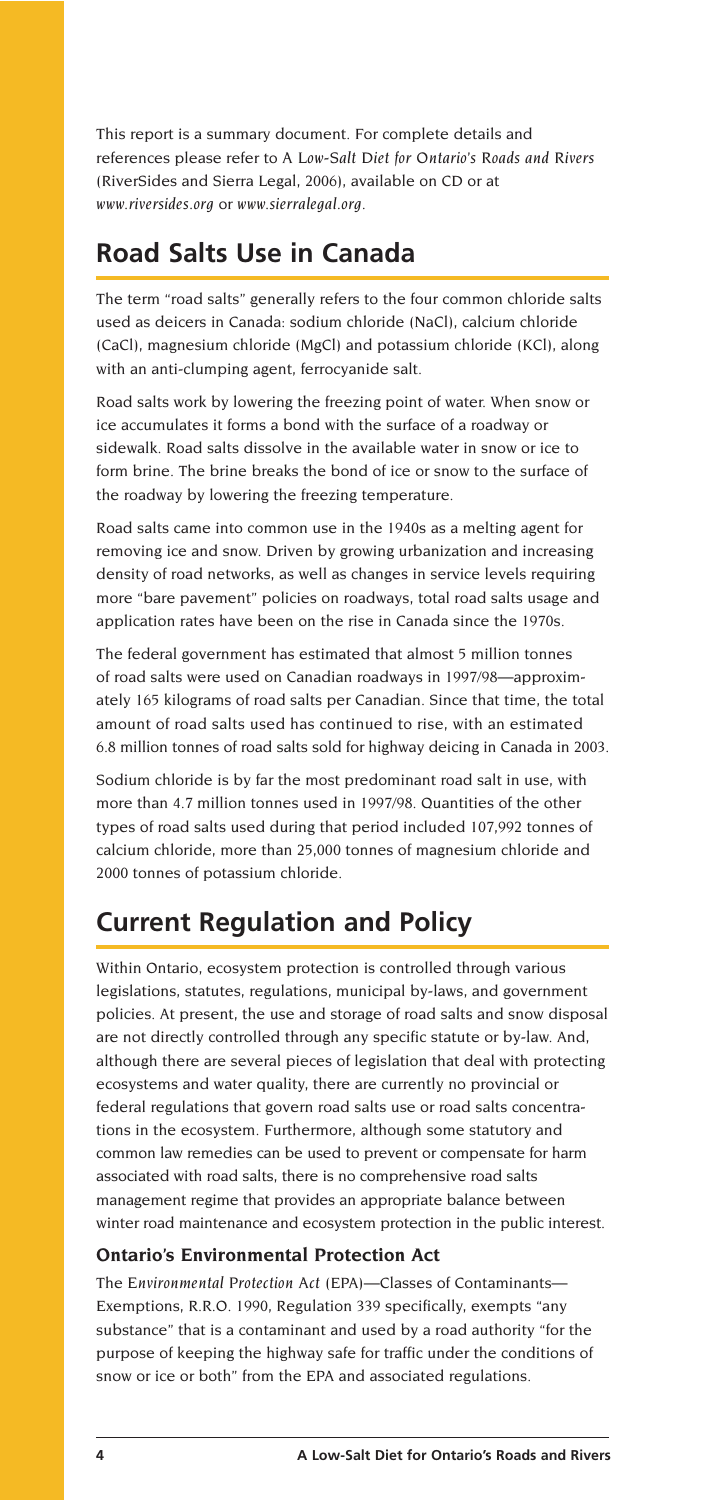The exemption prevents the Ministry of the Environment (MOE) from issuing Certificates of Approval with conditions for road salts storage, application and snow disposal. The MOE is also prevented from issuing pollution prevention and/or abatement orders relating to excessive road salts application. Regulation 339 was initially made in 1972, the year after the *Environmental Protection Act, 1971* (EPA) was first enacted. While there have been several significant amendments to the EPA since then, Regulation 339 has never been altered from its original form.

The MOE also has policy guidelines regarding snow disposal and deicing operations. These voluntary guidelines set out criteria for activities including the storage and application of road salts. However, the MOE has indicated that it does not allocate any money or resources to monitor compliance with these guidelines.

#### **Ontario's Bill 43—Clean Water Act**

In December 2005, the Ontario government introduced Bill 43, the *Clean Water Act.* Bill 43 outlines a watershed-based plan for protecting Ontario's drinking water resources. It mandates that source protection plans be set up in watersheds throughout the province in order to identify current and potential threats to key water resources and to prohibit or regulate potentially harmful activities. Once a source protection plan is in place, all land-use planning and government activities must conform to the plan. It may be possible under Bill 43 for the Ontario government to designate activities such as the application of road salts as a significant threat to drinking water. This will be particularly important in areas where the sole drinking water source is groundwater. Bill 43 also provides that when there is a conflict between provisions of the proposed *Clean Water Act* and the provisions of any other Act or regulation, the provision that provides for the greatest protection of water quality or quantity will prevail. However, the impact of this proposed drinking water source protection planning will not be realized for some time, even if Bill 43 becomes law in Ontario this year.

#### **Canadian Environmental Protection Act, 1999**

Under the *Canadian Environmental Protection Act, 1999, S.C. 1999,* c.33 (CEPA) the Government of Canada is required to, among other things, "take preventive and remedial measures to protect, enhance and restore the environment" and "protect the environment, including its biological diversity, and human health, from the risk of any adverse effects of the use and release of toxic substances, pollutants and wastes". Initiated under an earlier version of the Act, there is an ongoing assessment and management of priority substances. In 1995, road salts were determined to be a priority substance. As a result, a five-year scientific assessment was carried out to examine and document the effects road salts were having on the ecosystem. In 2001, the Priority Substances List Assessment Report for Road Salts (Assessment Report for Road Salts) was released, indicating that road salts are "toxic" as defined under CEPA. At the time, the Ministers of the Environment and Health recommended that road salts be added to the List of Toxic Substances in Schedule 1 under CEPA; however, to date, road salts have not been officially listed. As a result of this recommendation, Environment Canada convened a multi-stakeholder process which developed a Code of Practice for the Environmental Management of Road Salts (Code of Practice), released in April 2004. The Code of Practice is a voluntary pollution control instrument for road authorities using more than 500 tonnes of road salts per year, or that apply road salts in areas determined to be vulnerable ecosystems.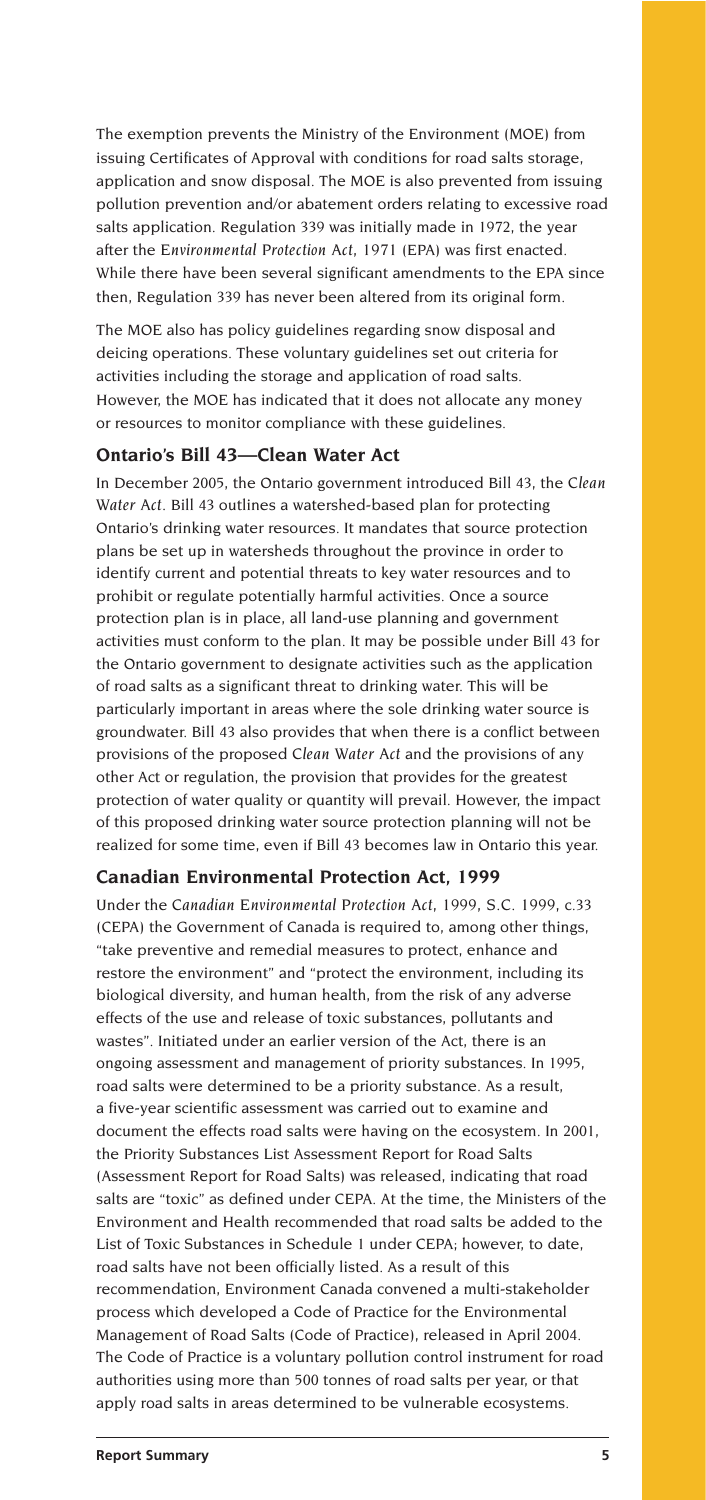## **Road Salts: The Weight of Evidence**

Road salts are released into the ecosystem primarily through their application onto roadways. They also enter the environment through inappropriate storage methods and housekeeping techniques, as well as in the disposal of huge quantities of salt-laden snow. All road salts eventually dissolve into surface water and groundwater, unless they become attached to soils and plant material.

Road salts are made of chloride ions (Cl<sup>-</sup>) and an associated cationthe predominant sodium (Na<sup>+</sup>); or calcium (Ca<sup>2+</sup>), magnesium (Mg<sup>2+</sup>) or potassium  $(K^+)$ . Chloride ions are relatively stable, meaning that they can move through the environment in solution without being lost or broken down through natural processes. As such, almost all chloride ions that enter the environment reach surface water.

Chloride is naturally present in the environment. Background levels of chloride concentrations in Ontario's surface water ranges between 1 and 30 milligrams per litre (mg/L). However, runoff from roadways, salt storage yards and snow disposal sites result in greatly elevated chloride levels in surface water, soil and groundwater as shown in Table 1.

| <b>Source</b>              | <b>Peak Chloride Concentration</b> |
|----------------------------|------------------------------------|
| Normal freshwater          | 20 $-50$ mg/L                      |
| Urban streams in winter    | over 1000 mg/L                     |
| Groundwater                | 2800 mg/L                          |
| Snow cleared from roadways | 3000-5000 mg/L                     |
| Highway runoff             | over 18,000 mg/L                   |
| Ocean water                | 25,000-30,000 mg/L                 |
| Salt storage area runoff   | 82,000 mg/L                        |

#### **Table 1. Observed Chloride Concentrations in Canada**

Adapted from Tom Schueler, Center for Watershed Protection, Snow, Road Salt and the Chesapeake Bay (2005) with data from Environment Canada and Health Canada (2001).

The Ontario Provincial Water Quality Monitoring Network has compared water quality data collected at sites across the Lake Ontario drainage basin from 1980–82 with data collected from 1996–98. Over this 16-year period, 71 percent of sites showed increasing trends for chloride concentrations. The study related this increasing trend with the increasing urbanization and development that has occurred in these watersheds since the 1980s.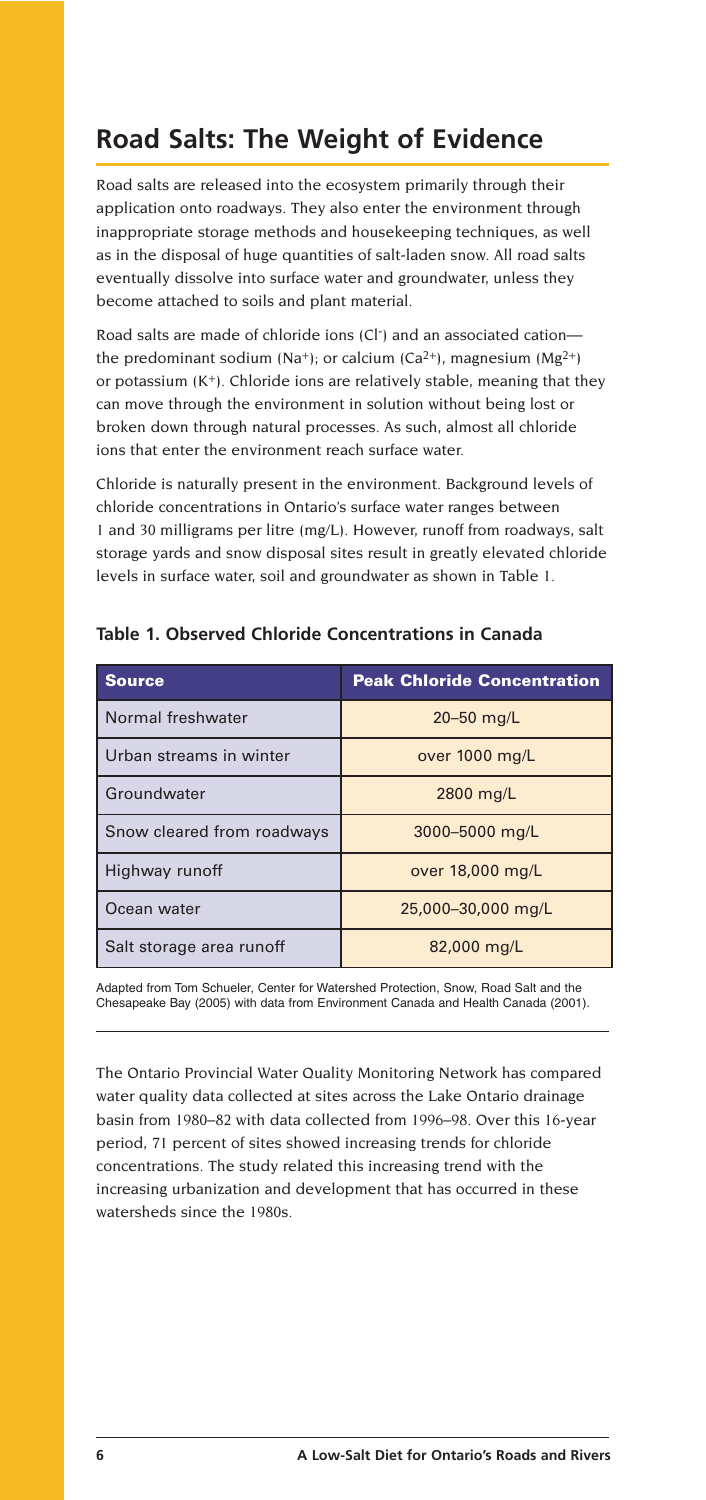#### **Summary of Ecosystem Impacts**

Various studies have documented that both aquatic and terrestrial ecosystems can be adversely affected by exposure to chloride concentrations associated with the typical use of road salts. In water bodies, elevated chloride levels have been demonstrated to be lethal to many aquatic species. It is also estimated that 10 percent of aquatic species will be adversely affected by prolonged exposure to chloride concentrations greater than 240 mg/L, and 5 percent would be adversely affected by exposure to concentrations of about 210 mg/L. Increasing salt concentrations can also lead to dramatic changes in the vertical mixing and oxygen levels.

Damage to vegetation is perhaps the most visible sign of road salts' effect on terrestrial ecosystems. Salts inhibit the absorption of water and nutrients by plants and can be directly toxic to plant cells. High salt concentrations also lead to degradation of the physical and chemical properties of soil and can adversely affect micro-organisms and other soil organisms.

Road salts have been found to have direct toxicological effects on terrestrial wildlife, mainly mammals and birds. Large mammals, such as moose, deer and elk, are attracted to roadside salt pools, which have long been identified as a major factor contributing to collisions with motor vehicles. Bird kills, some involving hundreds of birds, have been associated with road salts poisoning. In addition, ingestion of road salts has been found to diminish the ability of birds to avoid moving vehicles.

#### **Economic and Ecological Costs**

Road salts continue to be used intensively because they are perceived to be the cheapest and most effective solution to winter transportation issues. The benefits of road salts use are considerable; they facilitate safer and more accessible roads and efficient transport of people and goods in winter conditions. However, these benefits diminish when compared with the full ecological and economic costs of road salts use, including the degradation of water bodies and ecosystem biodiversity, and the corrosion of built infrastructure, such as roads and bridges, and motor vehicles.

It is estimated that US\$5 billion dollars is spent annually by state and local agencies to repair infrastructure damage caused by snow and ice control operations—equivalent to \$333 per ton of road salts used. It has been calculated that indirect costs caused by traffic delays and lost productivity are more than 10 times the direct cost of corrosion maintenance, repair and rehabilitation. The same corrosive effects and costs are also experienced with other road-related infrastructure including parking garages, sidewalks, light standards, advertising billboards and buildings adjacent to road ways.

#### **Health Implications**

One of the major health implications of road salts is the threat posed to drinking water sources. Although road salts were not recognized as having a significant direct impact on human health in the Assessment Report for Road Salts, the loss of access to clean drinking water is a significant health impact. The drinking water chemical and physical objectives and guidelines for chloride (250 mg/L) and sodium (200 mg/L) are considered aesthetic objectives. However, the Ontario Drinking Water Technical Guidelines also suggest that a much lower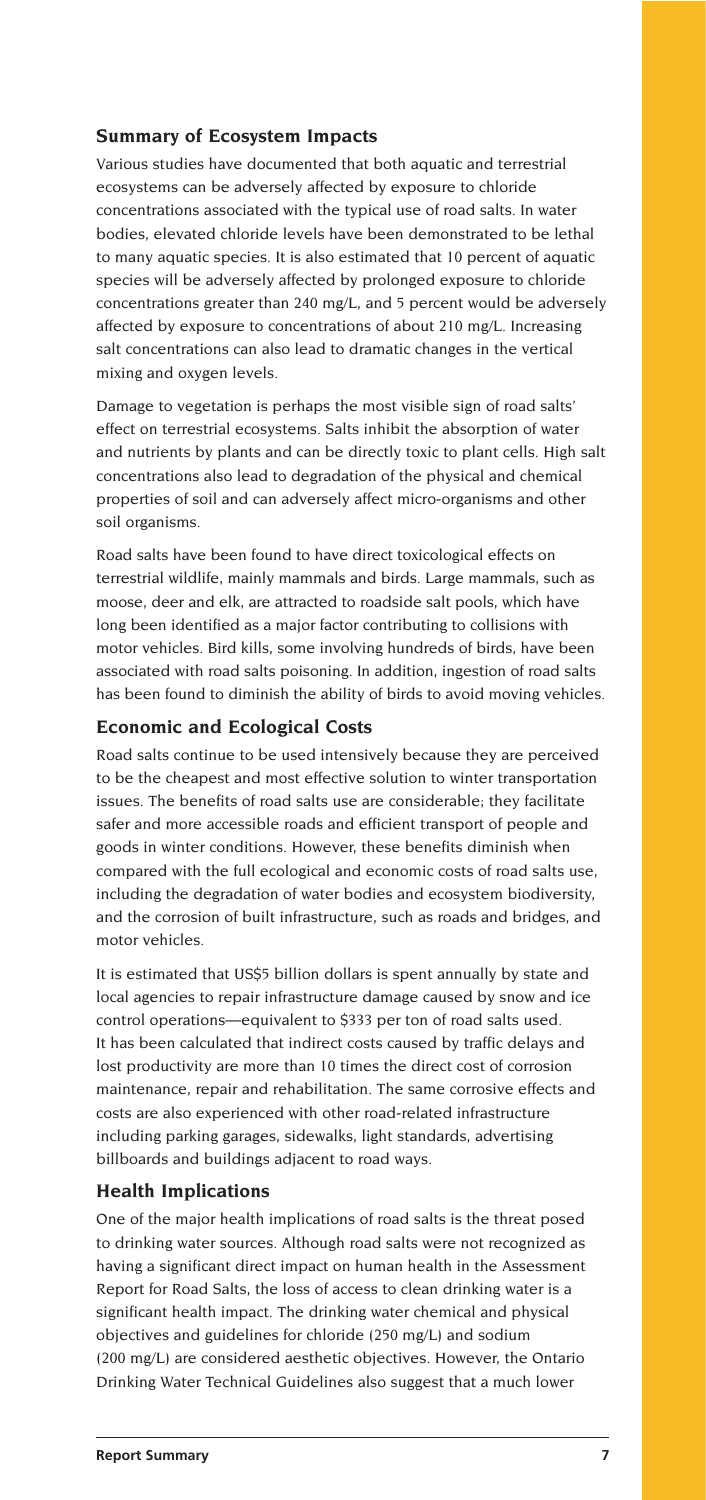standard for sodium (20 mg/L) should trigger notification of the local Medical Officer of Health so that physicians can be informed in order to deal with sodium restricted diets. The US Public Health service also recommends much lower limits, generally 25 mg/L of chloride.

## **A Low-Salt Diet**

Reducing the ecosystem impacts of road salts in Ontario requires a comprehensive and integrated approach. This approach includes implementing best management practices concerning storage and application, reducing the amount of salt through improved application techniques, integrating alternative products into current practices, and introducing policies to achieve social change.

#### **Best Management Practices**

Environment Canada's Code of Practice recommends the voluntary development of salt management plans to implement best management practices (BMPs) by road authorities using more than 500 tonnes of road salts annually, or applying salt in environmentally vulnerable areas. These BMPs focus on three areas: storage, application and snow disposal.

**Storage** sites have historically been a large source of chloride contamination through runoff. The BMPs are thus designed to eliminate this source of contamination on both existing and new storage sites.

BMPs for **application** are designed to minimize the amounts of salt used by targeting delivery based on specific conditions in specific places. This targeting includes using calibrated spreaders to ensure even distribution of the salt and determining when to salt, and how much salt to apply through the use of road weather information systems, infrared thermometers and road surface friction sensors. Perhaps the most important improvement in road salts application came with the introduction of pre-wetting and anti-icing techniques. Pre-wetting is the practice of using a liquid to wet salt prior to spreading. This technique improves the ability of the salt to stick to the surface of the roadway and enables it to melt ice quicker. Anti-icing involves spreading salts prior to the storm event, which prevents ice from forming and assists in the rapid melting of snow and ice.

In many urban centres, snow is removed to a **snow disposal** site or snow dump. By depositing snow in one location, road authorities are concentrating the potential contaminants, including road salts, oil, grease and heavy metals. Therefore BMPs include taking precautions to ensure that snow dumps are not located near environmentally sensitive areas and are able to contain and treat runoff as necessary.

Implementing BMPs has the potential to greatly reduce the amount of road salt loadings to the ecosystem. However, participation is completely voluntary and any salt management plans developed under the Code of Practice are not reviewed or approved by Environment Canada.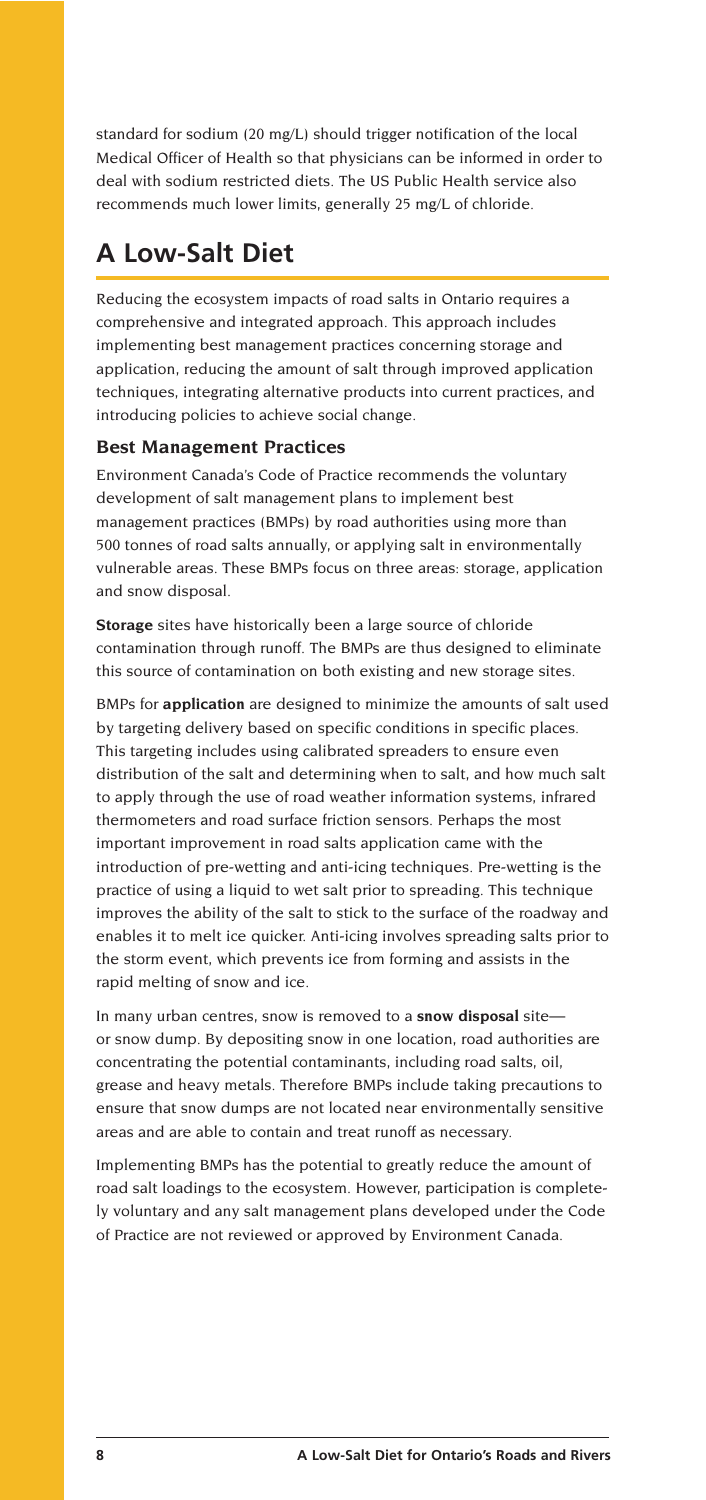#### **Alternative Products**

A tremendous amount of research has been dedicated to exploring alternative deicing products that have less ecological and economic impact than traditional road salts. Non-chloride based alternatives include acetate and formate products.

**Calcium magnesium acetate** (CMA) is the most widely studied alternative to road salts. Its effectiveness is in the same range as sodium chloride, decreasing below -7<sup>o</sup>C. CMA does not directly melt ice or snow, but breaks the bond between snow particles and the road surface enabling it to be ploughed more efficiently. As such, CMA is not a good deicer on its own, but is an effective anti-icer when applied ahead of an event. CMA contains no chlorides and is biodegradable. It is also less corrosive than chlorides and demonstrates low toxicity in aquatic environments, but may deplete oxygen in some aquatic habitats. CMA is ideal for areas such as bridges or parking decks that are vulnerable to corrosion, and for roadways in environmentally sensitive areas. The initial cost of CMA is significantly higher than that of road salts.

Liquid **potassium acetate** can be used as an anti-icer, deicer, or as a pre-wetting agent. It is chloride-free, biodegradable, non-corrosive and has a low toxicity. It is effective at temperatures lower than -26 $^{\circ}$ C. It is an ideal alternative for use in vulnerable areas, where environmental damage or corrosion is a key concern. Liquid potassium acetate is particularly well-suited for FAST-systems (fixed automatic spray technology systems) that are used on bridges, exit ramps and other elevated structures.

**Sodium acetate** is used in solid or liquid form, primarily as a deicer and anti-icer on airport runways. As with other acetate products, sodium acetate is chloride-free, biodegradable, with low toxicity. It is considered an environmentally friendly alternative to urea, which has been a common airport deicer.

Both **sodium formate** and **potassium formate** have been primarily used as airport runway deicers, however, recent studies show promise for the increased use of potassium formate as a highway deicer. Potassium formate biodegrades rapidly and is less harmful to groundwater than traditional road salts applications.

#### **Policy Change for Safer Roads**

As discussed, road authorities have the ability to dramatically reduce the amount of road salts entering the ecosystem by implementing salt management plans that incorporate BMPs. These efforts can be complemented and enhanced through provincial government educational and regulatory programs. By altering public demand for winter road maintenance, changes in the necessity for bare pavement policies and reduced road salts demand should result. Two societal factors are highlighted: mandatory snow tire installations on automobiles, and winter speed limits.

Due to the current popularity of all-season radial tires, it is estimated that only a minority of Ontario drivers use winter tires. The reduced use of winter tires is part of the reason road authorities maintain "bare pavement" objectives. Research demonstrates that reduced winter speed limits and increased winter tire use will reduce the incidence of accidents on winter roads, which will then reduce the need for reliance on road salts alone to achieve the goal of winter road safety.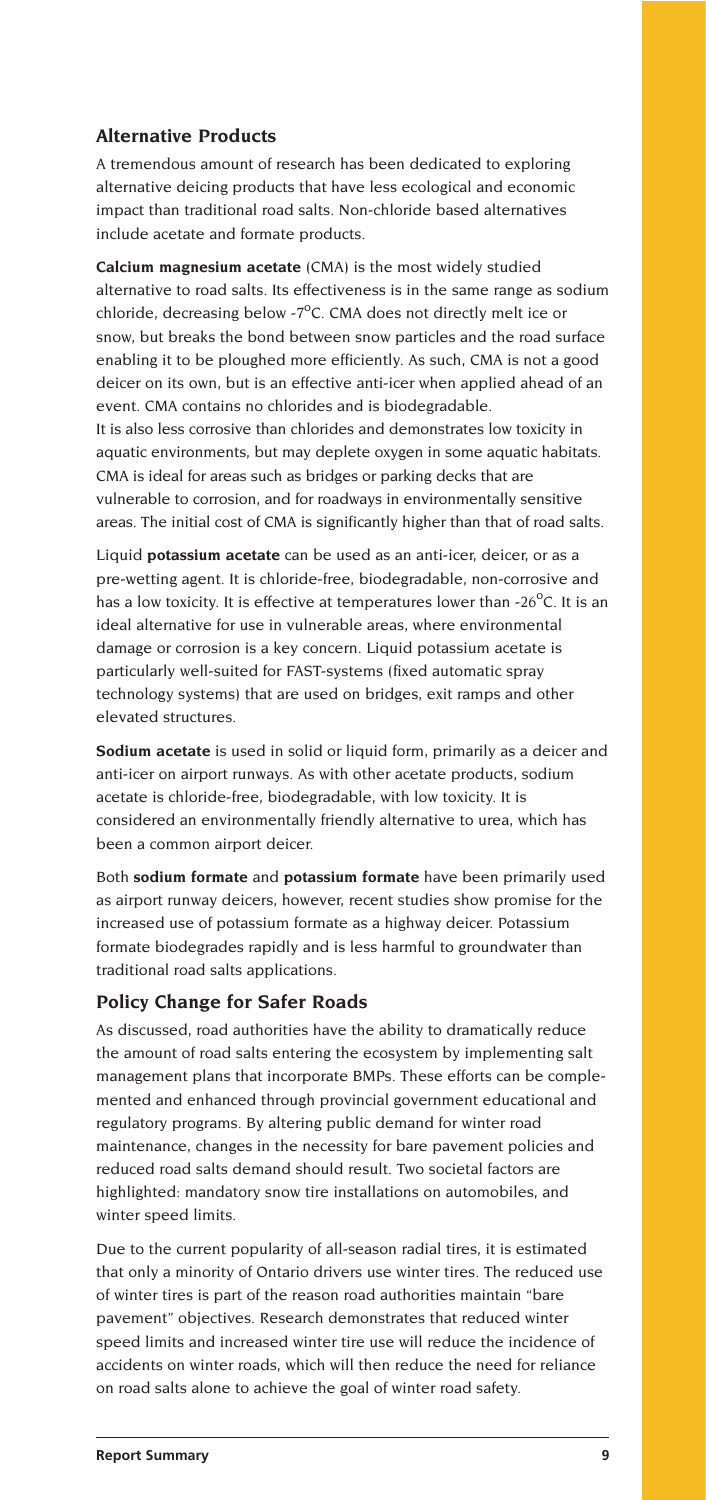## **Conclusion and Recommendations**

The overall goal of *A Low-Salt Diet for Ontario's Roads and Rivers* is to encourage law reform in Ontario in order to prevent chronic damage to the ecosystem and built infrastructure from road salts storage, application and snow disposal activities. To this end, this report presents six recommendations. Each recommendation is aimed at improving the regulatory and policy framework regarding road salts management and ultimately ensuring that the full costs associated with road salts use are being taken into account in order to achieve the appropriate balance between ecosystem protection and winter road maintenance.

#### **Province of Ontario**

**Recommendation 1:** That the *Environmental Protection Act*, Classes of Contaminants—Exemptions, R.R.O. 1990, Regulation 339 be immediately revoked.

**Recommendation 2:** That the Ontario Ministry of the Environment immediately implement a phased-in mandatory road salts management regime requiring all road authorities to seek a Certificate of Approval under the *Environmental Protection Act* for road salts storage, application or snow disposal in Ontario.

**Recommendation 3:** That Ontario's Bill 43 (the proposed *Clean Water Act*) require that all drinking water source protection plans address the issue of road salts, regardless of the threat assessment on current and potential drinking water sources, until such time as the permit system can be implemented.

**Recommendation 4:** That the Ontario government institute an educational and regulatory program to reduce the incidence of accidents on winter roads. Specifically, we recommend mandatory reductions in speed limits during winter conditions and mandatory requirements for snow tires under the *Highway Traffic Act*.

#### **Federal Government**

**Recommendation 5:** That road salts be immediately listed on Schedule 1 under the *Canadian Environmental Protection Act, 1999.*

**Recommendation 6:** That the federal government pursue changes to the Great Lakes Water Quality Agreement that would require proper management of road salts use throughout the Great Lakes Basin ecosystem.



Printed on Rolland Enviro100, which contains 100% recycled post-consumer fibre, is certified EcoLogo and processed chlorine-free, and manufactured using biogas energy.